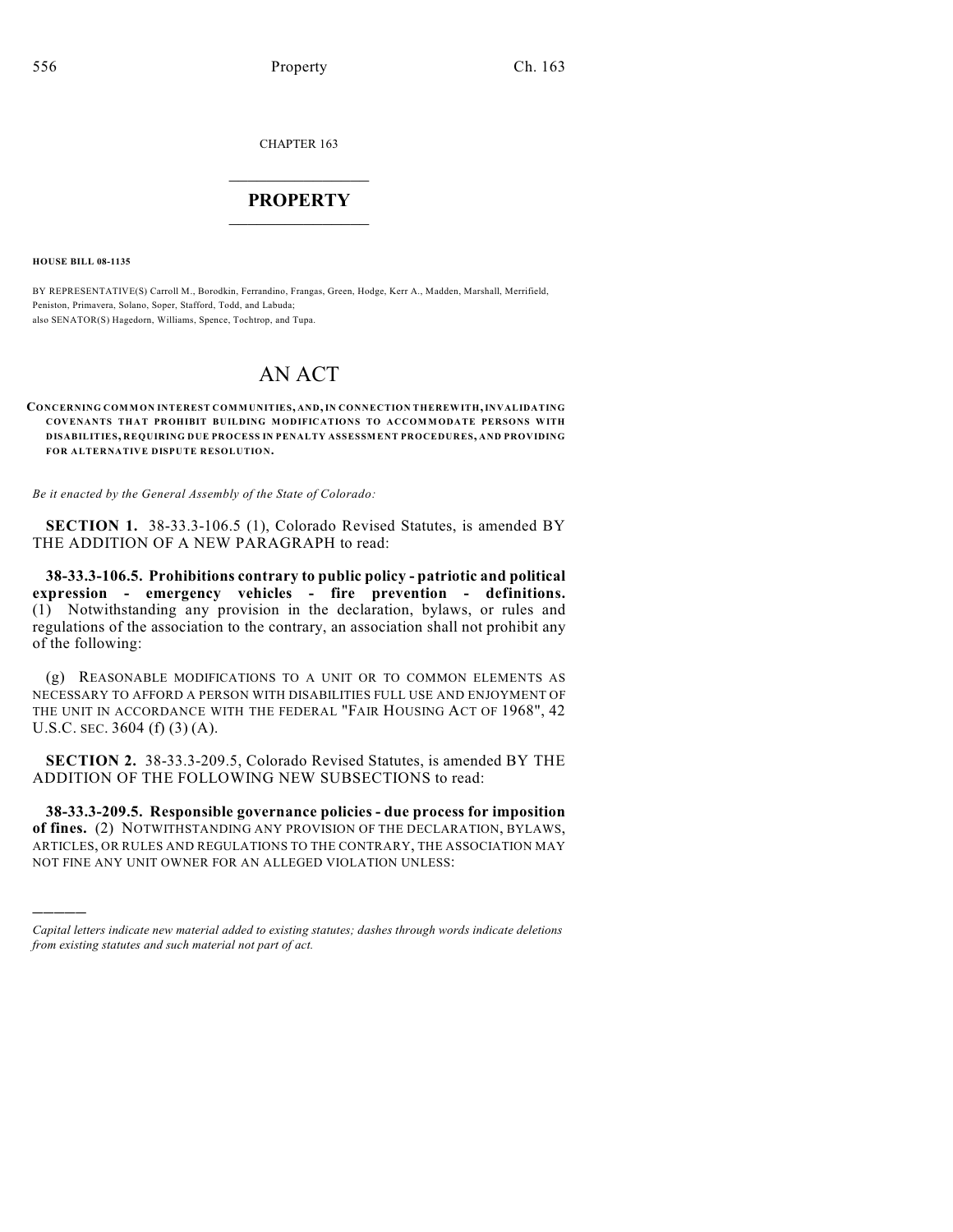(a) THE ASSOCIATION HAS ADOPTED, AND FOLLOWS, A WRITTEN POLICY GOVERNING THE IMPOSITION OF FINES; AND

(b) (I) THE POLICY INCLUDES A FAIR AND IMPARTIAL FACTFINDING PROCESS CONCERNING WHETHER THE ALLEGED VIOLATION ACTUALLY OCCURRED AND WHETHER THE UNIT OWNER IS THE ONE WHO SHOULD BE HELD RESPONSIBLE FOR THE VIOLATION. THIS PROCESS MAY BE INFORMAL BUT SHALL, AT A MINIMUM, GUARANTEE THE UNIT OWNER NOTICE AND AN OPPORTUNITY TO BE HEARD BEFORE AN IMPARTIAL DECISION MAKER.

(II) AS USED IN THIS PARAGRAPH (b), "IMPARTIAL DECISION MAKER" MEANS A PERSON OR GROUP OF PERSONS WHO HAVE THE AUTHORITY TO MAKE A DECISION REGARDING THE ENFORCEMENT OF THE ASSOCIATION'S COVENANTS, CONDITIONS, AND RESTRICTIONS, INCLUDING ITS ARCHITECTURAL REQUIREMENTS, AND THE OTHER RULES AND REGULATIONS OF THE ASSOCIATION AND DO NOT HAVE ANY DIRECT PERSONAL OR FINANCIAL INTEREST IN THE OUTCOME. A DECISION MAKER SHALL NOT BE DEEMED TO HAVE A DIRECT PERSONAL OR FINANCIAL INTEREST IN THE OUTCOME IF THE DECISION MAKER WILL NOT, AS A RESULT OF THE OUTCOME, RECEIVE ANY GREATER BENEFIT OR DETRIMENT THAN WILL THE GENERAL MEMBERSHIP OF THE ASSOCIATION.

(3) IF, AS A RESULT OF THE FACTFINDING PROCESS DESCRIBED IN SUBSECTION (2) OF THIS SECTION, IT IS DETERMINED THAT THE UNIT OWNER SHOULD NOT BE HELD RESPONSIBLE FOR THE ALLEGED VIOLATION, THE ASSOCIATION SHALL NOT ALLOCATE TO THE UNIT OWNER'S ACCOUNT WITH THE ASSOCIATION ANY OF THE ASSOCIATION'S COSTS OR ATTORNEY FEES INCURRED IN ASSERTING OR HEARING THE CLAIM. NOTWITHSTANDING ANY PROVISION IN THE DECLARATION, BYLAWS, OR RULES AND REGULATIONS OF THE ASSOCIATION TO THE CONTRARY, A UNIT OWNER SHALL NOT BE DEEMED TO HAVE CONSENTED TO PAY SUCH COSTS OR FEES.

**SECTION 3.** 38-33.3-124, Colorado Revised Statutes, is amended to read:

**38-33.3-124. Legislative declaration - alternative dispute resolution encouraged - policy statement required.** (1) (a) (I) The general assembly finds and declares that the cost, complexity, and delay inherent in court proceedings make litigation a particularly inefficient means of resolving neighborhood disputes. Therefore, common interest communities are encouraged to adopt protocols that make use of mediation or arbitration as alternatives to, or preconditions upon, the filing of a complaint between a unit owner and association in situations that do not involve an imminent threat to the peace, health, or safety of the community.

(II) THE GENERAL ASSEMBLY HEREBY SPECIFICALLY ENDORSES AND ENCOURAGES ASSOCIATIONS, UNIT OWNERS, MANAGERS, DECLARANTS, AND ALL OTHER PARTIES TO DISPUTES ARISING UNDER THIS ARTICLE TO AGREE TO MAKE USE OF ALL AVAILABLE PUBLIC OR PRIVATE RESOURCES FOR ALTERNATIVE DISPUTE RESOLUTION, INCLUDING, WITHOUT LIMITATION, THE RESOURCES OFFERED BY THE OFFICE OF DISPUTE RESOLUTION WITHIN THE COLORADO JUDICIAL BRANCH THROUGH ITS WEB SITE.

(b) On or before January 1, 2007, each association shall adopt a written policy